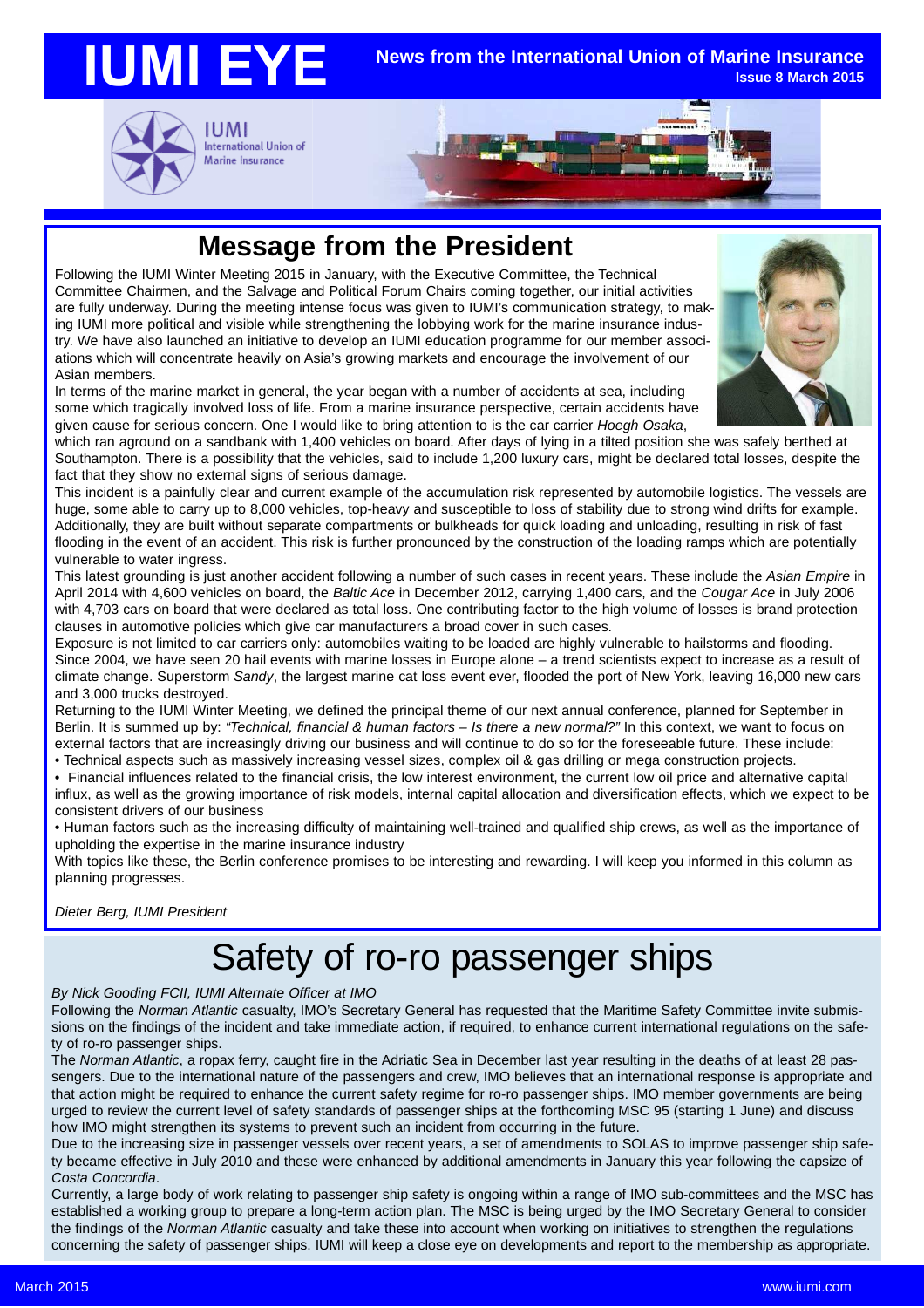## IACS Council Meeting with industry in December 2014

#### *By Lars Lange, IUMI Secretary General*

The International Association of Classification Societies (IACS) held its Council meeting, chaired by Philippe Donche-Gay of Bureau Veritas, current IACS chair, on 14 December 2014 in London. As customary, the meeting ended with a joint session of IACS council and representatives from several maritime stakeholders, one of these being IUMI. The IACS / industry meeting had four key agenda items:

### 1. Common Structural Rules (CSR) project for Bulk Carriers and Oil Tankers

The flagship Common Structural Rules project for Bulk Carriers and Oil Tankers was discussed and a presentation was delivered to industry representatives who attended the closing session. The Rules will come into force on 1 July 2015.

### 2. Container Ship Safety

The IACS expert group on structural safety of container ships reported on a post *"MOL Comfort"* review, which it has carried out. This work has resulted in the development of two new IACS Unified Requirements (URs): UR S11A, which is a longitudinal strength standard for container ships and URS34 dealing with functional requirements and load cases for direct analysis of container ships. These two important URs will be delivered during the first quarter of 2015. Unified Requirements (URs) are minimum technical requirements adopted by all IACS members that refer to specific class rules requirements. URs are not intended to address all strength aspects of hull structures, as that is the function of the class rules of individual members.

#### 3. LNG Bunkering Guidelines

LNG Bunkering Guidelines are presently being deliberated on by a number of organisations and the IACS initiative is trying to improve on what has already been introduced.

### 4. Complex on-board systems

"Complex systems" is a topic of vital importance for the industry as on-board systems develop rapidly in complexity. IACS is currently focusing on this subject with the formation of a dedicated Expert Group. At the last tripartite meeting (Shipowners, Shipbuilders and Classification Societies) in Shanghai in October, steps were taken to publicise these items to industry participants and this continued at the Council meeting, during which plans for future cooperation were discussed with industry representatives. Several industry representatives mentioned possible future threats by Cyber Risks in this regard.

### Commission to improve decisions for vessels in distress

*By Helle Hammer, Managing Director, Cefor and Chair of the IUMI Political Forum*

IUMI has raised concern in the past over the industry's lack of involvement in developing draft operational EU guidelines for Places of Refuge (PoR). Hence, an invitation from the Commission's Directorate-General for Mobility and Transport (DG MOVE) to participate in a workshop with EU Member States, EMSA and the Commission in Brussels on 15th January was well received by IUMI and several other associations. IUMI was represented by its Secretary-General, Lars Lange, and Political Forum Chair Helle Hammer.

The new EU guidelines will build on the existing framework laid down in the 2009 EU Directive on vessel traffic monitoring and information systems, with a clear reference to the IMO Guidelines on Places of Refuge. The Commission's aim with the new guidelines is to ensure a consistent application of the legal requirements, and support the decision making process following a request made by a vessel in distress. IUMI and other stakeholders share this objective. Over the past few years the industry has campaigned that all coastal states prepare their relevant national plans in accordance with the IMO guidelines. Suitable places of refuge should be designated, and all requests must be considered independently and objectively with an impartial approach to all relevant criteria.



*Stolt Valor*

The draft guidelines promise to be a positive step in securing compliance with current regulations, although some details will need to be clarified before finalisation. IUMI stands, together with other associations, ready to assist and to provide information and expertise where required. Comments and recommendations are presently submitted through a joint group coordinated by the

International Chamber of Shipping (ICS). In particular, IUMI has addressed the role of the lead H&M insurer in a salvage situation, the challenges of collecting information from all cargo owners of a container vessel and the mandatory requirement to share information following an incident. Together with the International Group, IUMI has also put together a brief explanation of the three types of marine insurance cover that will normally apply when a ship is in need of assistance and requests a place of refuge. The new guidelines will be published later in the year. For the industry, the true test will come once they are put into practice. In order to take into account lessons learned, the Commission has stated the guidelines be a work in progress; meaning that later amendments and clarifications can be made as required based on actual cases.



*Maritime Maisie*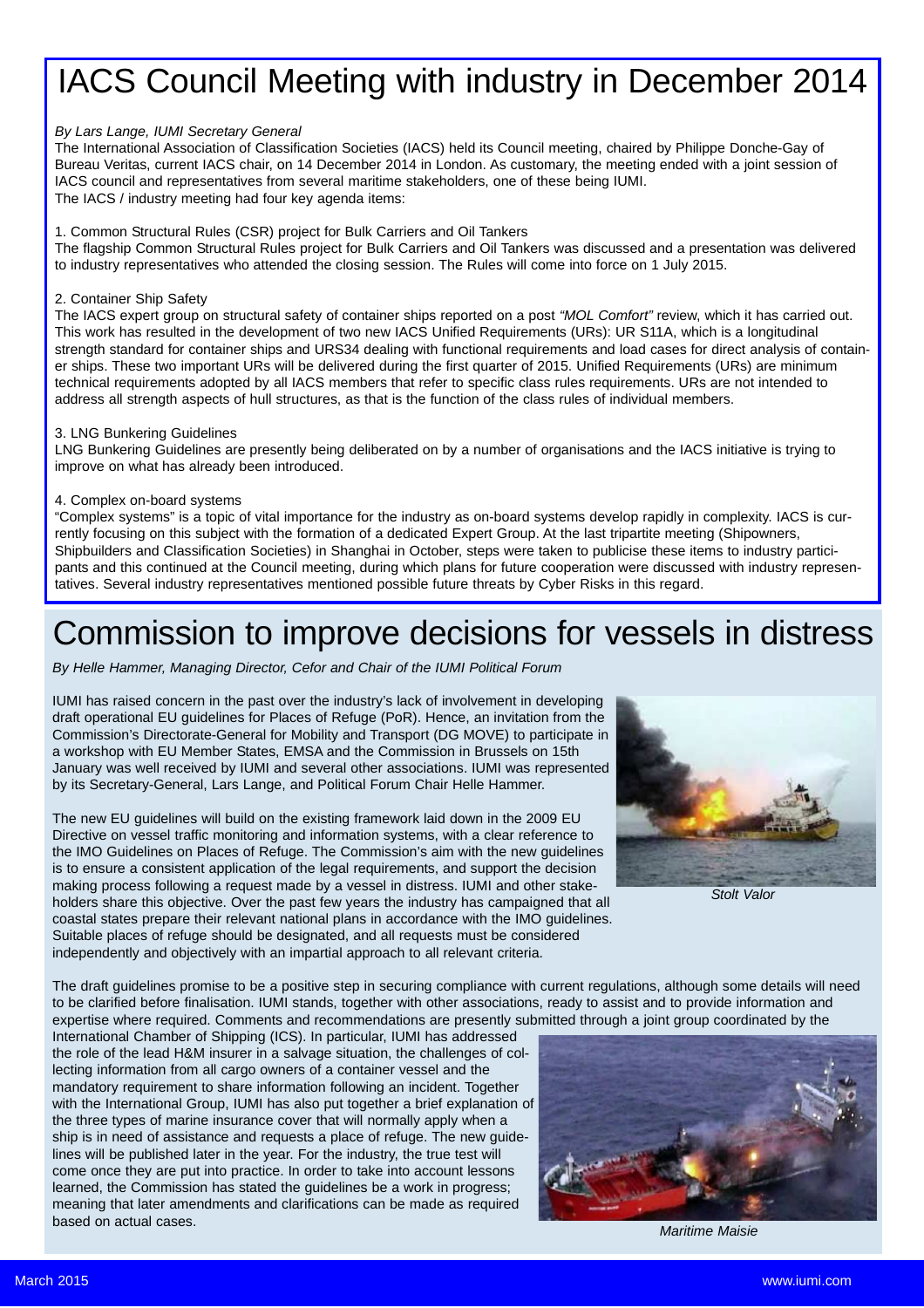## Focus on Car Carrier Safety?

*By Mark Edmondson, Marine Class Underwriter, Syndicate 1882, Chubb and Chairman of the Ocean Hull Technical Committee*

The recent casualty *Hoegh Osaka* has certainly caused concern amongst hull and cargo underwriters, potentially a much more serious incident had it occurred in different circumstances. Once again the question has been raised about the safety of pure car and truck carriers (PCC/PTCs), ship types with unique characteristics which define the particular risks inherent in underwriting hull or cargo interests for this type of operation.

The casualty in question certainly has precedent - the *Hoegh Osaka* incident bears many of the characteristics of the *Cougar Ace* loss in July 2006. MV *Cougar Ace* was en route from Japan to the Canadian West Coast carrying a consignment of 4,812 vehicles. After sustaining a serious loss in stability,anda 60 degree list developed during ballast water exchange off the Aleutians, the vessel was successfully righted and towed to Portland, Oregon at the end of August.

Athough the salvage of the hull was ultimately successful, the casualty resulted in a total loss of the entire consignment of vehicles and the unfortunate death of a naval architect during the salvage operation. Whilst the casualty report for the *Hoegh Osaka* is yet to be published, the incidents show clear similarities. Aside from the recognised design features that make these particular vessels unusual:



*Hoegh Osaka*

• the high freeboard requires careful vessel handling in narrow channels and restricted waters,

- the forward position of the bridge contributes to difficult handling,
- the requirement for careful cargo stowage and securing, and

• the open deck space and free surface effect (as tragically demonstrated in the case of the *Baltic Ace* sinking in 2012), but also the management of ballast water is clearly particularly important during an operation of car carrier tonnage.

However, despite the risks inherent with the design of PCC/PTCs, enclosed sides and high freeboard are also features which may actually contribute to safety and seaworthiness, preventing major ingress of water in the event of a vessel assuming the degree of list experienced by the *Hoegh Osaka* and *Cougar Ace*.

Unsurprisingly the *Hoegh Osaka* is regarded a high profile casualty, particularly as the vessel is carrying a high value consignment of vehicles, with 824 vessels categorized as vehicle carriers in commission\*, the frequency of incidents of this specific nature is low. However, there is often enhanced financial exposure with such incidents not least by way of modern cargo policy forms that often provide cover even where there is little apparent physical damage to the vehicles in question.

In the light of casualties such as the *Hoegh Osaka* and the *Norman Atlantic*, the wider issue of RoRo and RoPax safety is likely to be high on the agenda for discussion amongst hull, cargo and liability underwriters at IUMI's Spring meeting and at the September Conference in Berlin.

\*source LMIU February 2015

### Theft of high value goods from trucks in central Europe

*By Stefan Hattendorf, Lawyer, Battermann & Tillery, IUMI Professional Partner, www.ba-ty.com*

Europe is increasingly turning into a terrain for criminals who specialise in stealing the cargo of trucks parked in motorway car parks and rest areas. The perpetrators lie low until the drivers go to sleep and then cut a hole into the trailer's tarpaulin to determine whether the transported goods are of high value.

There is no 100% protection against these so-called "tarpaulin-cutters" but the risk of theft can be minimised. One possibility is the use of monitored car parks. Yet, due to the requirement to comply with mandatory rest periods, drivers cannot always reach these car parks within the permitted time-frame. Also, monitored car parks are often overcrowded. Another measure is to utilise box-type superstructures. Moreover, some companies have specialised in the field of truck security. Although transport costs rise due to additional security, these measures should be considered when transporting high value items.

Often, there are not many leads to follow during an investigation of theft. What makes investigations even more difficult is that in most cases the drivers do not notice the theft until the next morning. It cannot be ruled out that the perpetrators use insider knowledge. In cases where the complete cargo has been stolen at a busy rest area, the question arises how the theft could have been carried out unnoticed. Sometimes drivers claim that they have been stunned with gas sprayed into the driver's cabin. This can be verified by means of a laboratory analysis of blood and urine samples. An evaluation of the GPS data and the tachograph can also provide clues to aid the investigation.

Additionally, it would be favourable if the manufacturers of products which have serial numbers immediately provided the corresponding numbers of the stolen items to the responsible criminal investigation departments. Unfortunately, this information is often submitted too late reducing the likelihood of tracing the stolen items.

### **BATTERMANN & TILLERY**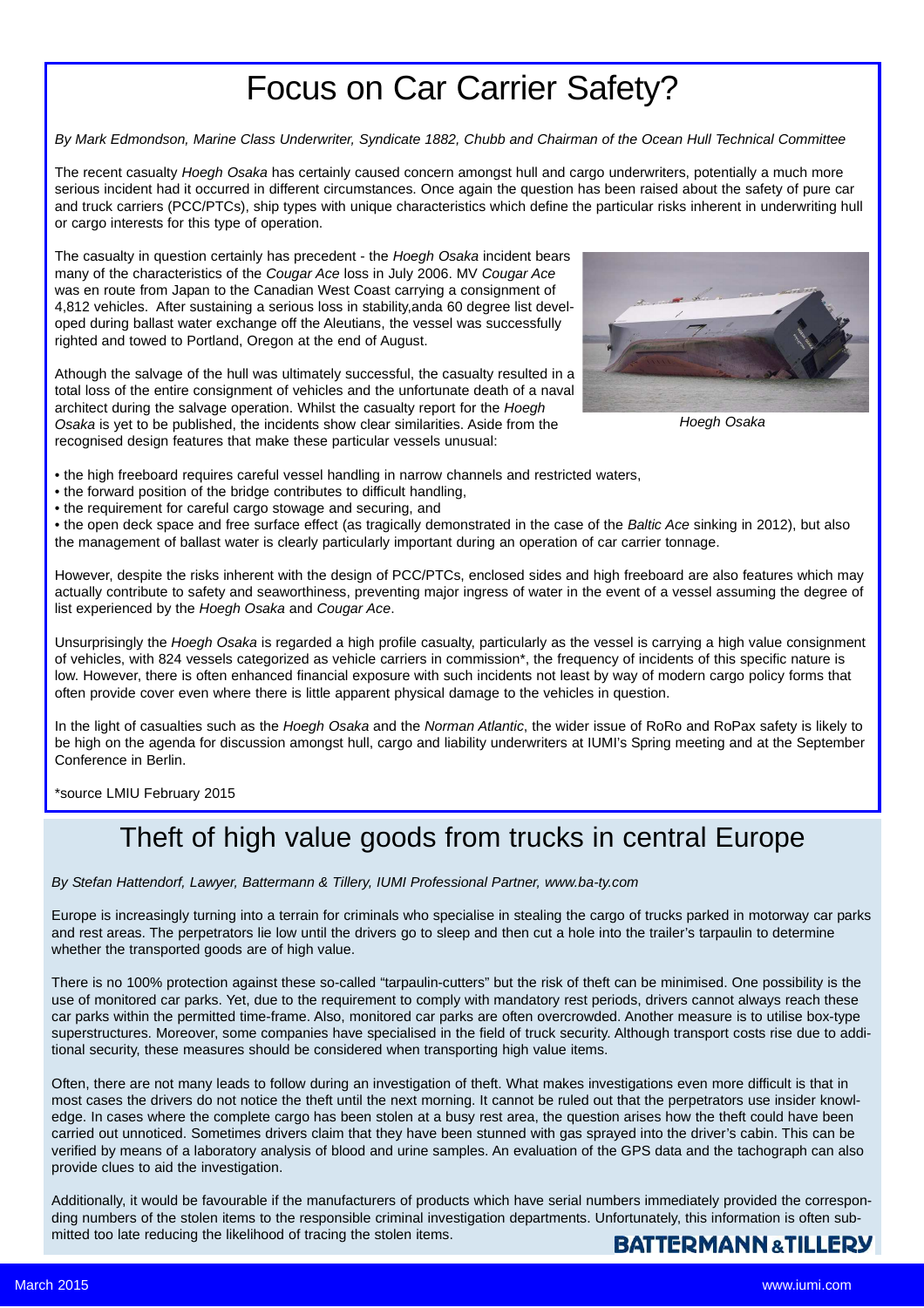## **Q&A** With Peter Hinchliffe International Chamber of Shipping (ICS)

### *"I believe that my current role is the best job in shipping"*

*In the latest of our regular profile articles IUMI Eye puts questions to Peter Hinchliffe OBE, Secretary General of the International Chamber of Shipping (ICS) and its sister organisation, the International Shipping Federation (ISF). The International Chamber of Shipping (ICS) is the principal international trade association for the shipping industry, representing shipowners and operators in all sectors and trades. www.ics-shipping.org*

#### **How do you view the marine insurance market?**

In short, the insurance market is generally responsive and aware of changing circumstances.

The environment of the oceans and of tight regulation make the insurance market – liability and property – fundamental to the operation of ships and to the business of ship owning. There is a requirement for ever-more secure, reliable and responsive insurance to meet growing obligations and to ensure the continuation of business operations in times of adversity.

It is interesting to see changes happening within the markets themselves. Insurance, of necessity, follows trade and with the centre of gravity of trade moving into Asia, it is natural to see growth in both insurance markets and expertise in the region. The movement of services to follow the front line of business is essential in maintaining the close lines of communication with customers and to understanding completely the business needs.

#### **Is there anything you would like to see marine underwriters do differently or better?**

Shipowners have traditionally been very close to their mutual P&I liability insurers and understandably so when the structure of the mutual insurance sector is borne in mind. It would be good if similar close and consistent relationships could be established also with property insurers – both hull and marine. This would foster a good understanding on the insurers' part of the shipowners' operations and, hopefully, help to deliver the appropriate products and service. We are beginning to see improvements but we have to be careful that the enormous capacity in the industry doesn't result in new insurance providers entering the market but without the same degree of understanding of the business and promoting new products which are not always required.

#### **What is the biggest issue currently for ICS?**

The core of ICS work is on regulation; ideally, this would always be on an international basis but increasingly we are having to devote great energy to combatting national and regional regulators trying to go beyond the international consensus. This erosion of the 'level playing field' does the shipping industry no good. It will come as no surprise that on the environmental side we are heavily engaged in trying to smooth the implementation of the air emission regulations and the Ballast Water Convention. In the latter case, there is a huge amount of work to do to improve the original text. We need to deliver something that is workable for shipping and meets the original objective of the regulation. This work is undertaken under the shadow of yet more climate change related regulation that may emerge from the development of text for the global agreement that the Paris meeting of the UNFCCC aspires to deliver.

There is always safety related work – and rightly so – but, at present, the greatest effort is being expended in trying to limit the impact on shipping of migrants and refugees crossing the Mediterranean. Ships are at the very forefront of this humanitarian crisis and we lack joined-up political thinking to support the industry and to safeguard human life.

Finally, and not often in the press these days, ships are still being targeted by piracy in various parts of the world and the pressure on seafarers to deal with piracy on the one hand and large-scale rescue on the other has to be faced up to.

#### **If you were not in your current role what would be your ideal job?**

I believe that my current role is the best job in shipping and it is very difficult indeed to identify an alternative! However, all of my working life (and much of my leisure time) has been associated with the maritime world and above all I want that association to continue.



*Peter Hinchliffe OBE, Secretary General of the International Chamber of Shipping (ICS)*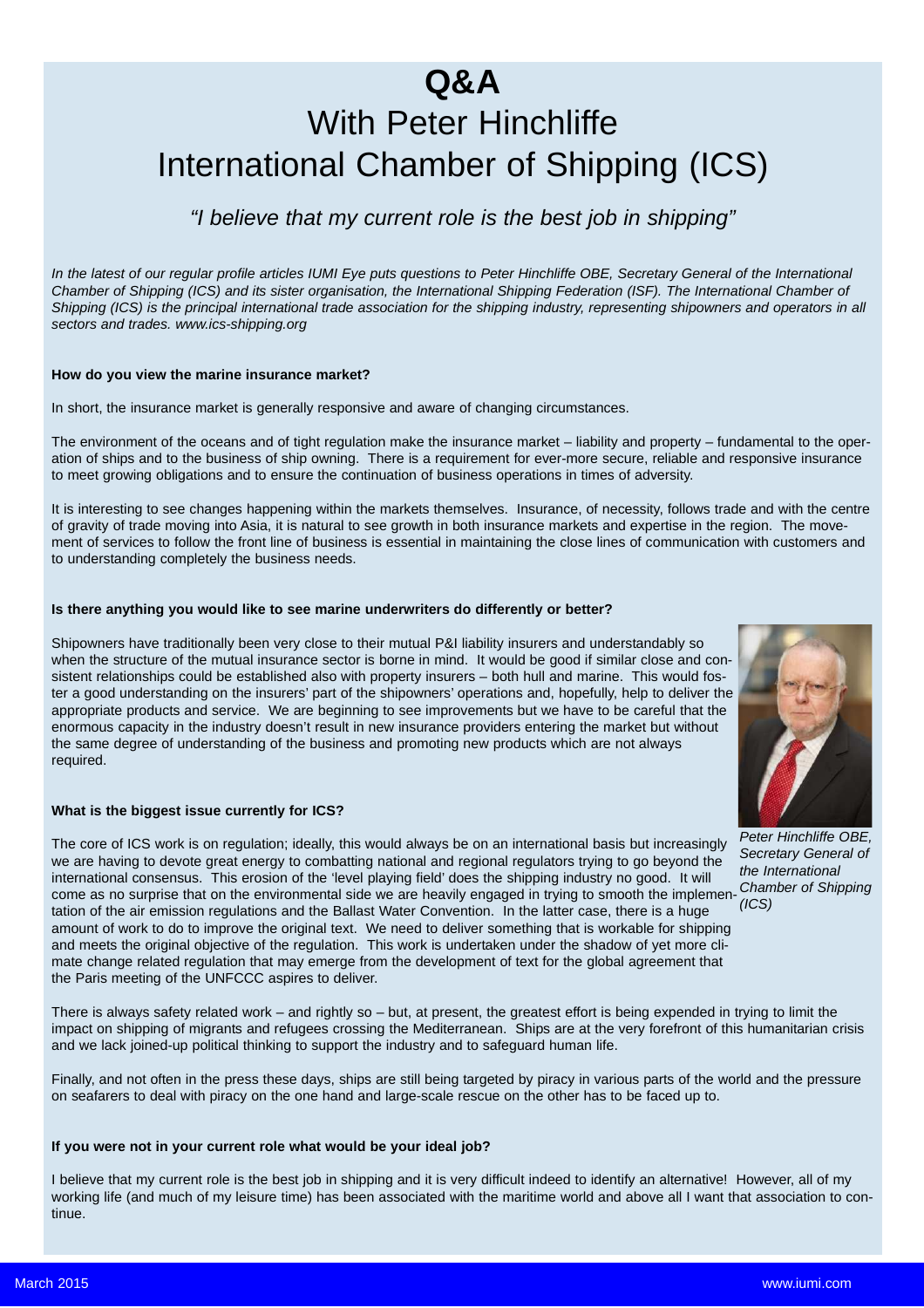## Hamburg court rules on MOL COMFORT

*By Dr. Marco Remiorz & Prof Dr. Dieter Schwampe, Dabelstein & Passehl, IUMI Professional Partner, www.da-pa.com* The District Court of Hamburg has issued an interesting decision denying the liability of a freight forwarder for the loss of goods due to the sinking of the *MOL Comfort.*

The *MOL Comfort,* built in 2008, was classed by Nippon Kaiji Kyokaj (NKK). Shortly before the voyage class had been renewed in May 2013 based on NKK's special survey. The plaintiff alleged that the vessel, despite her classification DABELSTEIN & PASSEHL by NKK, was not seaworthy due to cracks in her hull which had not been detected during the survey. Rechtsanwälte

The bill of lading was subject to German law and jurisdiction. The defendant, a German freight forwarder, denied any liability for unseaworthiness, arguing that the cracks in the hull could not have been detected, leading to an exemption of liability based on § 498 of the German Commercial Code ("HGB"). Section 498 II 2 HGB provides that a carrier is not liable for unseaworthiness of its vessel if he can prove that the loss resulted from circumstances which could not have been prevented by a carrier exercising due diligence.

The District Court of Hamburg dismissed the claim. The Court did not find any evidence for flaws in respect of stowage or stability of the vessel and concluded that the sinking could only have been caused by the cracks in the hull as consequence of a construction error of the *MOL Comfort,* which led to the unseaworthiness of the vessel. The Court then decided that the freight forwarder was not responsible for errors in construction of the vessel, observing that the defendant, undisputedly, had no knowledge of the cracks/unseaworthiness of the vessel. The Court reasoned that the defendant cannot be considered responsible for this lack of knowledge as *Schwampe* there had been no indication whatsoever which would have required him to carry out investigations. In general, the defendant would be liable for any mistakes of the ocean carrier as his subcontractor. However, the *Prof Dr. Dieter*

ocean carrier was entitled to rely on the findings of the classification society before the final voyage. The Court further held that any possible misconduct of the shipyard or the classification society could not be attributed to the defendant either, as neither could be considered being the defendant's subcontractor.

The judgment is one of the first dealing with the new German maritime law. The Court made clear that there is no obligation of the German freight forwarder, as carrier, to check the construction of the vessel booked unless there is an indication of something being wrong. The decision is not yet legally binding, and appeal is pending with the Hamburg Court of Appeals. The first instance judgment is discussed in Germany, and it is widely expected that the appeal court will take evidence on the (un)seaworthiness of the *MOL Comfort* before dealing with the question of a German freight forwarder's due diligence obligations when transporting goods on a foreign vessel from Asia to Europe. The hearing in the appeal court is scheduled for April 2015.

### Misappropriation: Time to put the cards on the table?

*By Dirk Polfliet, Manager International Desk, DP Survey Group N.V. IUMI Professional Partner, www.dpsurveys.com*

After 15 years of dealing with multiple million Dollar losses, we believe it is time a few things were said about 'misappropriation' losses in the commodity trade. The two protagonists are as follows. Firstly we have a commodity trader sitting in front of a screen analysing the market to find the right moment to buy or sell. Therefore they are focussed on the best market conditions and not whether the commodity is actually there. Secondly are the warehouse operators who are under contract with the trader to manage the stocks and release them when the right moment arises. As best market conditions can be long awaited, the warehouse issues two certificates for the same stock to two different traders. Meaning the trader who comes first is served first, and the other is left empty handed. What normally follows is a

long lasting trial which usually leads to an unsatisfactory recovery, as commonly warehouse operators are not multinational organisations with a few million dollars to spare.

It could be said there is a lack of physical stock control (usually by a mandated inspection company), but then it should also be recognised that there is difficulty identifying stocks belonging to a certain party. For example, bulk grains do not bear the name or bar code of the trading company, therefore cargo identification is a basic problem. Nevertheless, in most of the cases we have investigated, there was a clear neglect to properly establish the presence of the misappropriated stock. This neglect first needs to be eradicated and therefore, increasing physical stock controls is recommended.

At the same time, there is a tendency for misappropriation cases to be tried on the basis of documents only, which implies the warehouse certificate in itself is considered as sufficient proof of the stock's existence (local arbitration courts tend to recognise losses solely on such basis). Consequently the stock control actually becomes irrelevant from a legal point of view, but its importance is doubled, both as a prevention tool and as a means to demonstrate due diligence (or lack of same), from the parties involved.

At the end of the day, we are dealing with criminal behaviour of bailees. There is no Transported Asset Protection Association (TAPA) or other organisation setting out security standards against such criminal intent. Thus, in our opinion, the best the industry can do presently, is to set up transparent, shared control mecha-

nisms. It is time to put the cards on the table, before anyone finds himself playing with a losing hand again.











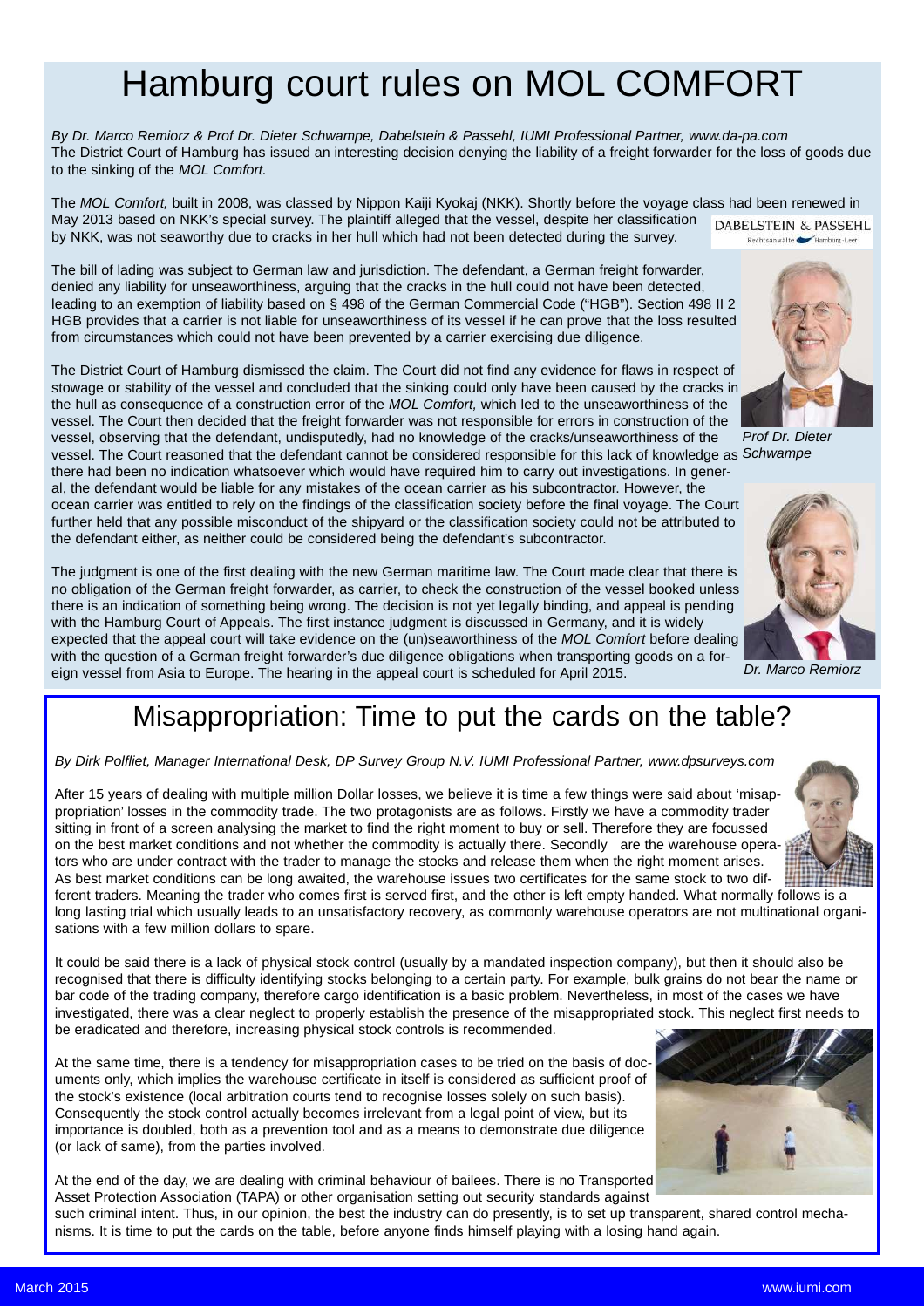## POD Propulsion – Where is the problem?

*Abstract from the Technical Paper by Massimo Canepa, Studio Navale Canepa and IUMI Loss Prevention Committee, with Andrea Gennaro and Guilio Gennaro, Studio Navale Canepa*

Azimuthal thrusters have existed in ship propulsion for many years in various forms. Their main purpose is to combine propulsion with steering to give the advantage of eliminating the rudder and enhancing steering and manoeuvrability of the ship through the slewing motion of the propeller.

Swapping the rudder for azimuth thrusters enhances the manoeuvrability of large ships in confined spaces and reduces the need for tugs. If fitted with an adequate number of units the vessel could also perform dynamic positioning activities. A characteristic of the evolved POD propulsion is that the propeller pulls the ship as opposed to the conventional, less efficient pushing action.

Installations of the increasingly powerful PODs were initially adopted for icebreakers, merchant vessels operating in icebound areas and navy ships. However, the break-through into the cruise industry began in 1998 when Carnival introduced PODs to the Elation. A wide-spread adoption soon followed.

Unfortunately, several ships – particularly those fitted with high-power installations – have experienced serious damage to the underwater propelling units forcing emergency dry-docking and interruption of cruise programmes.

The frequency of these incidents caused a temporary drop in the number of new installations, particularly onboard cruise ships. Recently this trend has been reversed, notably by the Royal Caribbean Cruise Line ordering four Azipod ® units to be installed on two of its ships.

This technical article looks at the specific issue of the kinematic / geometric nature of POD propulsion and discusses how it has been addressed. Other issues investigated in the article include electrical and mechanical problems affecting the performance of PODs as well as bearing failure.

For the full technical paper on "POD Propulsion: Where is the problem?" please visit: http://www.iumi.com/committees/lossprevention-committee/links-loss-prevention

# Expansion of ERS Scope

*By Henk Arntz BSc, Technical Secretary, IVR, www.ivr.nl*

The Engine Registration System

(ERS) developed by IVR and supported by 12 insurers as participants has, during the last year, again proven its use and effectiveness. The independent machinery claim database has tracked many structural failures of machinery on board inland navigation and sea-going vessels.

Structural failures were found and communicated to the manufacturers. Solutions in respect of modifications

were obtained in collaboration with the manufacturers, compensation of the cost was agreed upon and similar damages were avoided. Following this success, ERS participants and the Board of Surveyors have decided to expand the scope of ERS from statistical information about main and auxiliary engines, gear-





boxes and thruster damage to include damage caused by problems with and/or by exhaust treatment plants.

Due to the tightening of emission level legislation and requirements on the use of low sulphur fuels, these costly exhaust treatment plants have become more commonly used and with that comes the risk of damage to or by these plants. Costly plants, with special maintenance requirements which if not fulfilled, can result in costly damage not only to the plant components but also to the engines themselves.

As the development and use of these plants is still relatively new, structural failures, failures due to incorrect maintenance, incorrect mounting and incorrect use will become more frequent and with it the impact on claim levels.

This new expansion of ERS to register damage to and/or by exhaust treatment plants/plant components, can and will assist in compiling statistics on these claims and identifying the major causes and of problems with this new technology. This should provide a greater insight into how claims might be avoided. For the full article on the Expansion of ERS Scope please visit http://www.iumi.com/committees/ify-committee/newsletter-ify. For more information please contact IVR's Technical Secretary Mr. Henk Arntz BSc re by phone at +31 10 411 6070 or email at h.arntz@ivr.nl. To get a glimpse of the ERS system, please view http://ers.ivr.nl/ and click on demo.



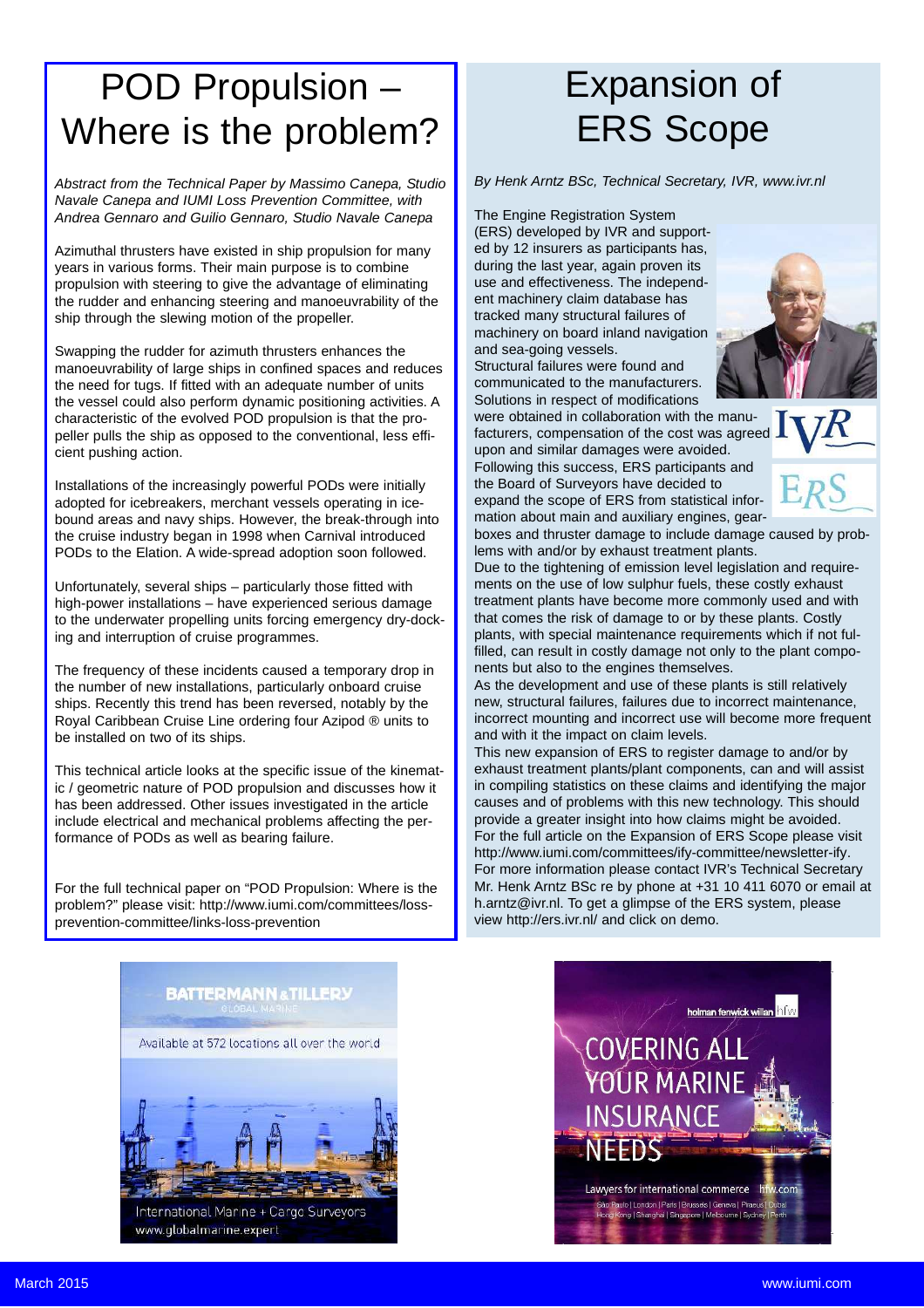### The most significant changes to the law in a century: the Insurance Act 2015

*By Richard Spiller, Partner, & Will Reddie, Associate, Holman Fenwick Willan, IUMI Professional Partner, www.hfw.com*

The Insurance Act 2015 (the "Act") received Royal Assent on 12th February 2015, in the UK. The Act comes into force on 12 August 2016 and will make reforms in areas such as disclosure in business insurance, warranties and an insurer's remedies for fraudulent claims. The Act will introduce new law (replacing the existing common law) and, significantly, will amend parts of the Marine Insurance Act 1906 (the "MIA 1906").

#### The Act:

• requires an insured to make a "fair presentation of the risk" before the contract is entered into. This replaces the duties regarding disclosure and representations that are contained in the MIA 1906.

• introduces new legal and factual tests for determining the attribution of knowledge for the purposes of the duty of fair presentation.

• permits an insurer to reduce claims proportionately where the insured's non-disclosure or misrepresentation was not deliberate or reckless.

• prohibits "basis of the contract" clauses.

• repeals the provisions of the MIA 1906 which conclusively discharge an insurer's liability following a breach of warranty. Instead, breach of a warranty will suspend an insurer's liability from the time of the breach until the breach is remedied.

• limits an insurer's remedy for a breach of a term where the term is not relevant to the actual loss suffered.

• removes avoidance as a remedy for a fraudulent claim. An insurer is not liable to pay a fraudulent claim and may also terminate the contract with effect from the time of the fraudulent act. However, the insurer will still be liable for events occurring before the time of the fraudulent act.

HFW has published two briefings on the Act (which at the time was before Parliament in the form of a Bill) which explain these changes in detail. The briefings can be found at http://www.hfw.com/The-Insurance-Contracts-Bill-July-2014 and http://www.hfw.com/Insurance-Bill-makes-progress-through-UK-legislative-process-*Will Reddie* February-2015.

For more information, please contact Richard Spiller, Partner, on +44 (0)20 7264 8770 or holman fenwick willan hfw richard.spiller@hfw.com, or Will Reddie, Associate, on +44 (0)20 7264 8758 or william.reddie@hfw.com. Richard is Chairman of the Insurance Law Committee of the City of London Law Society and Will is its secretary.

### Containerisation issues

### *By Nigel James, Master Mariner and Associate Director, LOC Group, IUMI Professional Partn*er, *www.loc-group.com*

Cargo containerisation is a standardised system with many non-standardised elements. What can appear as straight-forward – the documentation of cargo, packing and stacking of twenty and forty foot containers onto large, purpose-built ships, is in fact a far more complex and nuanced operation. Most of the time the operation works well; the vast majority of containers move from A to B with no problems. However it is possible for errors, both intentional and non-intentional to be made involving the non-standardised elements of the system. When these combine with other exceptional circumstances, such as bad weather, incidents can occur.

At a basic level, containerisation can be broken into two stages, commercial and operational. The commercial stage involves the declaration of cargo to be shipped. Misdeclaration of cargo can occur as the result of a simple mistake or for more calculated commercial reasons. Shipment of hazardous cargo involves a great deal of paperwork and consequently mistakes are sometimes made during declaration. At the operational stage – packing of the cargo and stowage on board – a whole range of errors can creep in, some because of lack of knowledge and others owing to the speed of the logistics chain. Just-in-time (JIT) logistics can be very efficient and leaves little room for error when stowing containers – a problem if stowage software systems malfunction.

While most container lines use automated stowage software, it is very important for operators to really understand what they are doing – container stowage should in no way be thought of as a computer game. Operators' commercial focus should never detract from their obligation to guarantee safety, however the container industry is an extremely competitive industry and the boundaries are regularly pushed to the maximum. Occasionally when all affairs are in order on paper, in terms of total cargo weight and distribution, a ship simply doesn't look right in the water. Open dialogue is needed between all parties to ensure that concerns are highlighted.

The topics of container stowage, hazardous cargo, stowage software systems and cargo declaration each constitute a serious study area and will be the focus of future individual articles.









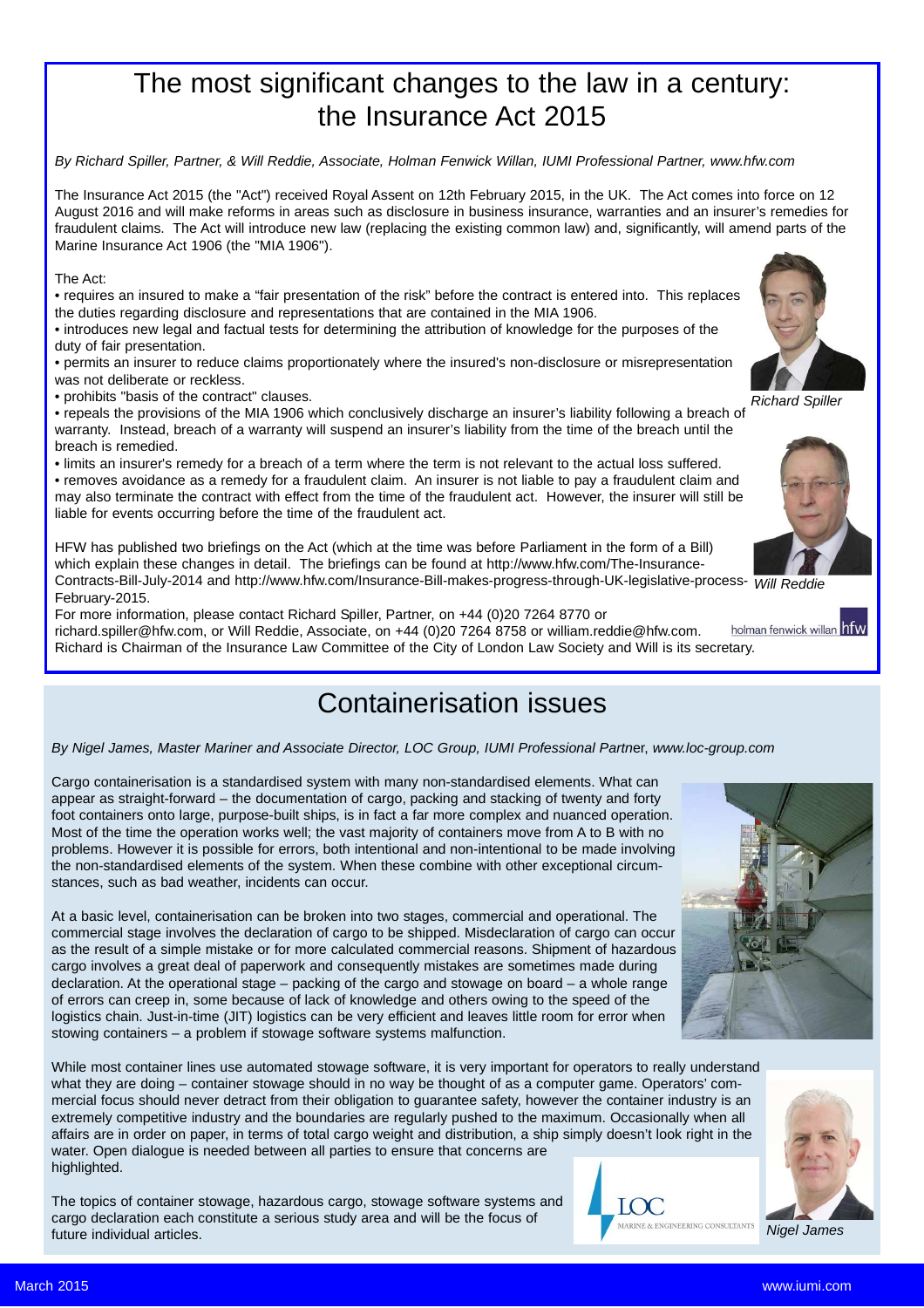### America eases embargo, but Cuba still not open for business

*By Joe Grasso & Josh Taylor, Wiggin and Dana LLP www.wiggin.com*

Late last year, United States President Barack Obama announced a policy shift with regard to the U.S.'s relationship with Cuba. Reaction to this announcement was perhaps more dramatic than the actual changes themselves, which comprise amendments to certain U.S. regulations, implemented by the U.S. Treasury and Commerce Departments.



*Josh Taylor Joe Grasso*

While whisperings of implications and future actions abound, the amendments do not substantially impact the business that U.S. marine insurers may write on Cuban risks. In its recently released preliminary guidance on the new rules, the Treasury Department made a point to remind U.S. entities that "the Cuba embargo remains in place" and "[m]ost transactions between the United States, or persons subject to U.S. jurisdiction, and Cuba continue to be prohibited."(1) WIGGIN AND DANA

In substance, the new rules are meant to ease restrictions on the export of certain items which will improve the quality of life for, and otherwise empower, the Cuban people. Among other things, they allow for exports and re-exports (and incidental transactions such as insurance - see 31 C.F.R. § 515.533) of certain consumer communications devices (see 15 C.F.R. § 740.19), and building materials and tools (see 15 C.F.R. § 740.21). However, designation of specific exportable items under the rules will likely require highly fact-specific analyses. Overall, the rule changes are specifically targeted to "further engage and empower the Cuban people by facilitating authorized travel to Cuba by U.S. persons, certain authorized commerce, and the flow of information to, from, and within Cuba."(2)

The changes do not implicate all areas of commerce, nor do they relax the embargo in any sweeping way. The baseline remains that "[p]ersons subject to U.S. jurisdiction are prohibited from doing business or investing in Cuba unless licensed by OFAC"(3). Underwriters subject to the U.S. regulations should therefore remain vigilant and should seek or await further guidance on the new U.S. approach to Cuba before engaging in any transaction which was previously prohibited.

*(1) Frequently Asked Questions Relating to Cuba, Office of Foreign Assets Control (January 15, 2015), available at http://www.treasury.gov/resource-*

*center/sanctions/Programs/Documents/cuba\_faqs\_new.pdf. (2) Id.*

*(3) Id.*

### WIKBORG REIN



OSLO \* BERGEN \* LONDON \* SINGAPORE \* SHANGHAI \* KOBE

## Report from IMO

*By Nick Gooding FCII, IUMI Alternate Officer at IMO* Recently, we have attended the Maritime Environment Protection Committee and the Maritime Safety Committee as well as spending time building relationships with industry bodies that are aligned with IUMI's interests, in particular IACS and the ICS.

A specific area of interest is the Polar Operational Limit Assessment Risk Indexing System (POLARIS) and the ports of refuge issue. POLARIS is being championed by IACS and an IMO correspondence group has been tasked to finalise guidance on a system for determining limitations for operating in ice conditions.

In addition, a January meeting of the Pollution Prevention and Response Sub-Committee discussed air pollution from ships, evaluation of safety and pollution hazards of chemicals and guidelines for Port State Control under the 2004 BWM Convention. Later, in February, the Human Element, Training and Watchkeeping Sub-Committee's agenda included the validation of model courses including those on chemical, oil and LNG cargo operations, maritime English and engine room simulators. Guidelines for seafarers rest hours and carriage of dangerous goods in packaged form by sea were also discussed.

Separately, we were approached by the International Group to strengthen their efforts to lobby against the winding up of the IOPC 1971 Fund. With IG, we submitted a joint paper to the plenary session which, unfortunately, failed to prevent the winding up.

2015 will see change within IMO as both the Secretary General and his deputy stand down. We will watch the elections with interest and will continue to attend the committees and report issues of interest to the membership.

## Theme announced for 2015 Annual Conference

During the IUMI Winter Meeting in London, the Executive Committee agreed its common theme for the 2015 conference: "Technical, Financial &



Human Factors – is there a new normal?"

The theme was carefully chosen to reflect the significant impact that external factors are beginning to have on the marine insurance industry. The market faces unpredictability through rapid advancements in technology, the increasing size of new vessels and construction projects; much larger scale drilling activities and more complex salvage work. Concurrently, the financial crisis has also impacted the industry. Our President Dieter Berg said "there is a low interest environment and alternative capital is entering insurance markets. Solvency capital regimes and efforts to further diversify portfolios will have an influence. With the volatile oil prices we are uncertain as to how these factors will play out. Human

expertise has become one of the most important foundations of the business. Expert personnel are needed to guide clients and it is essential the next generation of insurers are encouraged and trained."

According to IUMI, these factors are combining to create a "new normal" in the market. IUMI members will address these challenges at the much anticipated 2015 Annual Conference in Berlin (13th – 16th September).

For more information please visit – www.iumi2015.com.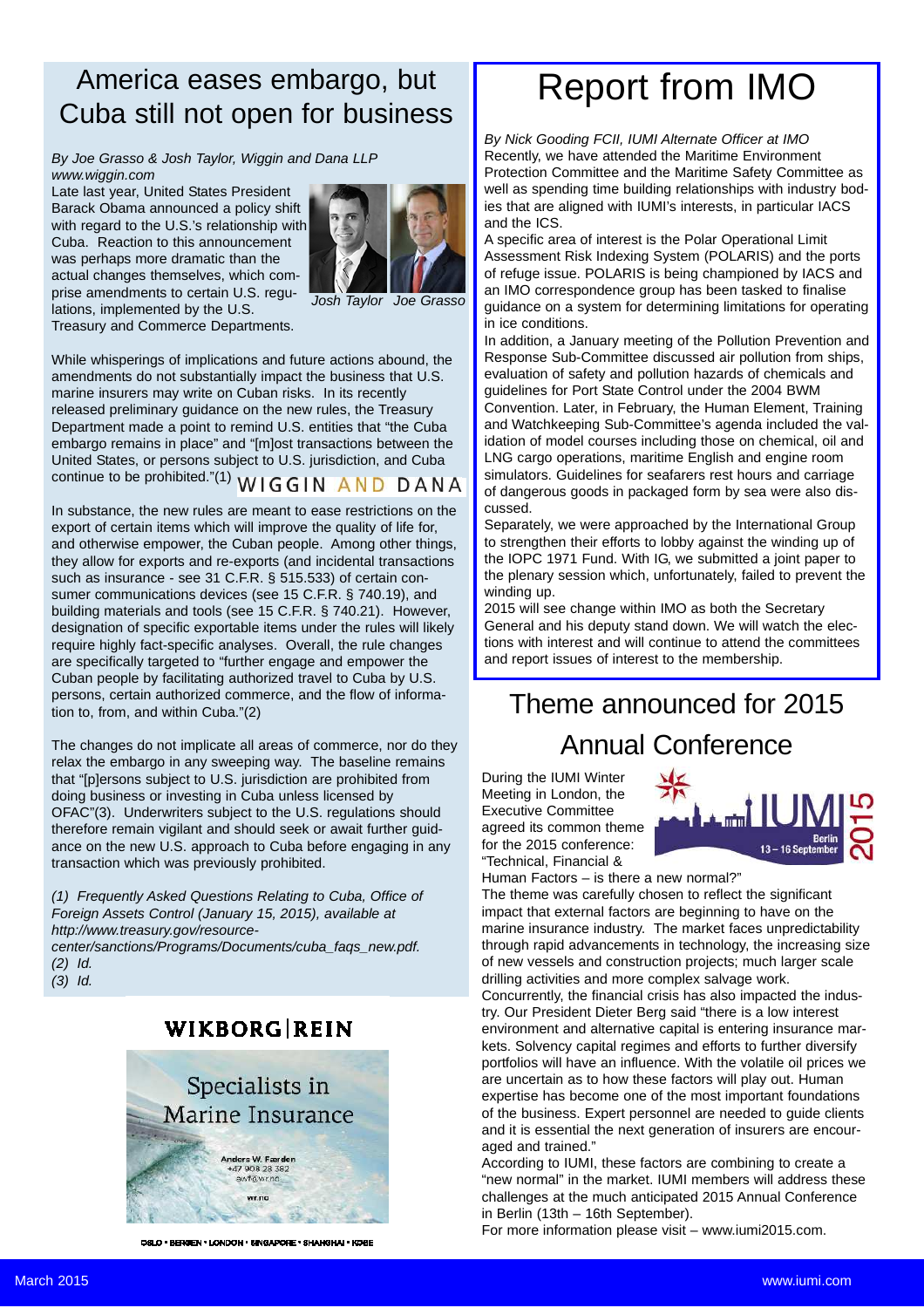## Fire - the ever-present risk on container ships

*Abstract from Uwe-Peter Schieder's article on "Fire – the ever-present risk on container ships" By Uwe-Peter Schieder, GDV and Vice Chairman of IUMI Loss Prevention Committee, www.gdv.de*

Over the past few years, marine construction has been going in one direction only – bigger! The danger with this trend is that the financial risk in the event of loss grows as the size of the vessel increases. The same cannot be said however for fire protection at sea, quite the opposite in fact, as no progress is being made at all in this area. If we are to get to grips with the risk of fire, on-board firefighting facilities must be modernized.

From a marine insurer's perspective, it is a simple equation: The larger the vessel, the more cargo it will carry, and hence the greater the sum insured will be. The value of the entire vessel including cargo can amount to 700 million euros. If two such vessels were to collide, a single event could lead to losses running into billions of euros.

A recent concern is that marine insurers are increasingly noticing a casual approach to hazardous goods and declaration regulations. In a few cases, companies have published tips for circumventing hazardous goods regulations on their web pages. Incorrectly declared cargo, in particular chemicals, have frequently proved to be the cause of fires on board.

The size of vessels and the on-board technology have been subject to a constant process of optimization. But safety measures, in particular in respect of fire protection, have been left lag-*measures to combat the fire.* ging behind in the face of ever bigger, ever better container ships. Fire protection has not adjusted to the fact that over the last 60 years, cargo has been increasingly transported in containers.

What could a modernized system for containing and extinguishing fires look like? Unlike fire protection in buildings, it is nearly impossible to extinguish a fire on a container ship because the container protects the fire. Therefore, a three-pronged approach is necessary to isolate and contain the fire in the containers. Firstly, a water based extinguishing system is needed under the deck to contain the fire and cool the steel construction of the ship. Secondly, the use of water curtains on deck is essential to establish fire sections. Thirdly, the installation of monitors is required for the purpose of active firefighting. Fire protection on board is not unlike fire protection in buildings: If a fire breaks out and is not quickly brought under control, all that is left is a ruined shell, fit only for the wrecking ball. In turn, in the case of ships, a total write-off. However, with the above mentioned modernized approach to firefighting facilities, the crew has a fighting chance at containing the fire and keeping damages to a minimum.



*Stern in flames: When the Hyundai Fortune caught fire in 2006, the flames were so ferocious that the crew were helpless to take any The 27 crew were rescued by a Dutch warship in the Gulf of Aden.*



*CSCL Globe*

For the full article please visit: http://www.iumi.com/committees/loss-prevention-committee/links-loss-prevention

### New regulation for the weight control of containers

*By Frédéric Denefle, Insurance Director, CESAM & GAREX, and Chairman of the Legal & Liability Committee* Overweight containers is one of the greatest dangers for the carriage of goods by sea. It is a worryingly frequent occurrence which affects the safety of vessels and their crew as it compromises the ships integral stability risking an accident. Furthermore, there is a risk of fatalities during the container carriage or transshipment operation. In the worst case, overweight containers can cause the total loss of the vessel, meaning losses for cargo interests and other exposed insurers such as H&M and P&I.

#### Why is this happening?

It is difficult to highlight one single reason for this occurrence, particularly as the marine insurance industry is often at the forefront of unprecedented challenges.

One possible explanation is incorrect weight declarations purposely being made on the Bills of Lading, and/or other documentation, to allow for profitable savings on freight and tax. It may also be the result of the various intermediaries involved in the cargo selling and shipping process who do not follow up accurately on the net weight information. Additionally, different measurement systems and net or gross weight calculations may be to blame.

As mentioned in the "Developments in container weighting" article by Matthew Gore and Max Thompson (Homan Fenwick Willan) in the December 2013 IUMI Eye edition, the IMO has implemented a new regulation which comes into force on 1 July 2016 to help manage this issue. Shippers and operators will be legally required to determine and verify cargo weight according to new criteria.

There are two methods which the shipper may use to calculate the weight:

1. Weighing individually each packed container with certified equipment

2. Weighing all cargo (crates, pallets, individual items, etc.) of the container separately and then adding that to the net weight of the container.

In collaboration with various shipper associations, freight forwarders, operators and others, IMO states are required to develop rules and guidelines to ensure the implementation of this new regulation.

Once this methodology is in place, each container ready to be shipped will have the exact weight declared and verified determined by these new methods of calculation. As a result there will be better management of containers during the whole transport operation and hopefully a reduction of losses due to overweight containers.